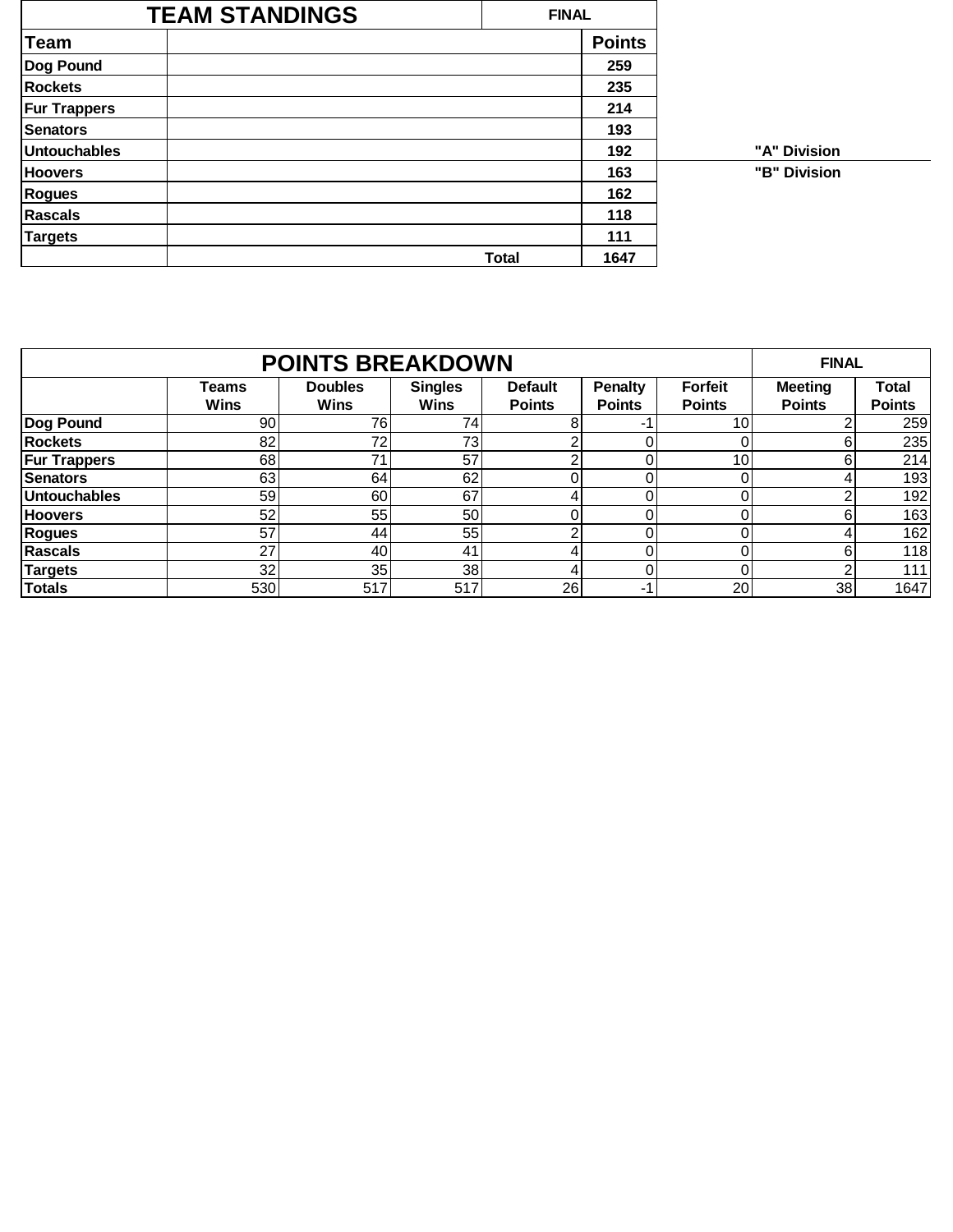|                |                     |                         |                |                |                |                | <b>WEEKLY POINTS</b>    |                |                |                |                |                 |                |                |                |                | <b>FINAL</b>            |                |
|----------------|---------------------|-------------------------|----------------|----------------|----------------|----------------|-------------------------|----------------|----------------|----------------|----------------|-----------------|----------------|----------------|----------------|----------------|-------------------------|----------------|
|                | Team                | W <sub>1</sub>          | W <sub>2</sub> | $W_3$          | W <sub>4</sub> | W <sub>5</sub> | W <sub>6</sub>          | Mta            | <b>W7</b>      | <b>W8</b>      | W9             | W 10            | W 11           | W 12           | W 13           | W 14           | W 15                    | W 16           |
|                | Name                | Sept                    | Sept           | Sept           | Oct            | Oct            | Oct                     | Oct            | Oct            | Nov            | <b>Nov</b>     | <b>Nov</b>      | Nov            | Dec            | <b>Dec</b>     | Jan            | Jan                     | Jan            |
|                |                     | 13                      | 20             | 27             | $\overline{4}$ | 11             | 18                      | 24             | 25             | $\mathbf{1}$   | 15             | 22              | 29             | 6              | 13             | 3              | 10                      | 17             |
| $\mathbf{1}$   | Rockets             | 10                      | <b>BYE</b>     | 11             | 9              | 8              | 13                      | $\overline{2}$ | 11             | 9              | 9              | 11              | <b>BYE</b>     | 14             | 11             | 10             | 13                      | 9              |
| $\overline{2}$ | Roques              | 5                       | $\overline{7}$ | 5              | 5              | $\overline{4}$ | <b>BYE</b>              | $\overline{2}$ | 5              | 8              | 6              | 4               | 9              | 6              | $\overline{7}$ | $\overline{7}$ | <b>BYE</b>              | 4              |
|                | 3 Senators          | <b>BYE</b>              | $\overline{7}$ | 10             | 10             | 11             | 10                      | $\overline{2}$ | $\overline{2}$ | 8              | 6              | <b>BYE</b>      | $\overline{7}$ | 10             | $\overline{7}$ | 8              | 12                      | 5              |
| $\overline{4}$ | Dog Pound           | 15                      | 10             | 10             | 15             | $\overline{7}$ | 12                      | $\overline{0}$ | 13             | <b>BYE</b>     | 12             | 15              | 11             | 9              | 11             | 5              | 10                      | 10             |
| 5              | Hoovers             | 11                      | 5              | 5              | 5              | <b>BYE</b>     | 8                       | $\overline{2}$ | 9              | 6              | 9              | 9               | 4              | 5              | 8              | <b>BYE</b>     | $\overline{7}$          | $\overline{7}$ |
| 6              | Targets             | $\overline{\mathbf{4}}$ | 8              | $\overline{4}$ | $\mathbf 0$    | 3              | 5                       | $\mathbf 0$    | <b>BYE</b>     | 5              | 11             | 6               | 6              | 1              | $\overline{4}$ | 5              | 3                       | <b>BYE</b>     |
| $\overline{7}$ | <b>Fur Trappers</b> | 9                       | 10             | 10             | 10             | 12             | 3                       | $\overline{2}$ | 4              | $\overline{7}$ | <b>BYE</b>     | 9               | 9              | 10             | 8              | 10             | Forfeit                 | 6              |
| 8              | Untouchables        | 6                       | 8              | <b>BYE</b>     | 6              | 11             | $\overline{7}$          | $\overline{2}$ | 10             | 10             | 3              | 6               | 8              | <b>BYE</b>     | 4              | 8              | 8                       | 11             |
| 9              | Rascals             | $\mathbf 0$             | 5              | 5              | <b>BYE</b>     | $\overline{4}$ | $\overline{\mathbf{c}}$ | $\overline{2}$ | 6              | $\overline{7}$ | 4              | $\Omega$        | 6              | 5              | <b>BYE</b>     | $\overline{7}$ | $\overline{\mathbf{c}}$ | 8              |
|                |                     |                         |                |                |                |                |                         |                |                |                |                |                 |                |                |                |                |                         |                |
|                |                     | 60                      | 60             | 60             | 60             | 60             | 60                      | 14             | 60             | 60             | 60             | 60              | 60             | 60             | 60             | 60             | 55                      | 60             |
|                |                     |                         |                |                |                |                |                         |                |                |                |                |                 |                |                |                |                |                         |                |
|                | Team                | W 17                    | Mta            | W 18           | <b>W19</b>     | <b>W20</b>     | W <sub>21</sub>         | Mtg            | <b>W22</b>     | <b>W23</b>     | W24            | W <sub>25</sub> | <b>W26</b>     | <b>W27</b>     |                | Mtg            | No of                   | Avg            |
|                | Name                | Jan                     | Jan            | Jan            | Feb            | Feb            | Feb                     | Mar            | Mar            | Mar            | Mar            | Mar             | Apr            | Apr            | <b>Totals</b>  | Pts            | <b>Wks</b>              | Pts            |
|                |                     | 24                      | 30             | 31             | $\overline{7}$ | 21             | 28                      | 5              | 6              | 13             | 20             | 27              | 3              | 10             |                |                |                         |                |
| $\mathbf{1}$   | Rockets             | 8                       | $\overline{2}$ | 5              | 9              | <b>BYE</b>     | 11                      | $\overline{2}$ | 12             | $\overline{7}$ | 10             | Forfeit         | 11             | 8              | 235            | 6              | 24                      | 9.54           |
| 2              | Roques              | 11                      | $\overline{2}$ | 9              | 6              | 13             | 4                       | $\mathbf 0$    | 4              | $\overline{7}$ | <b>BYE</b>     | 3               | 9              | 10             | 162            | 4              | 24                      | 6.58           |
|                | 3 Senators          | 9                       | $\overline{2}$ | 10             | <b>BYE</b>     | 5              | 10                      | $\overline{0}$ | $\overline{7}$ | 8              | 13             | $\overline{2}$  | 5              | $\overline{7}$ | 193            | $\overline{4}$ | 24                      | 7.88           |
| 4              | Dog Pound           | <b>BYE</b>              | $\overline{0}$ | 11             | 12             | 10             | 11                      | $\overline{2}$ | 11             | 8              | 5              | 13              | <b>BYE</b>     | 11             | 259            | $\overline{2}$ | 24                      | 10.71          |
| 5              | Hoovers             | $\overline{7}$          | $\overline{2}$ | 6              | $\overline{7}$ | 5              | 4                       | $\overline{2}$ | 8              | <b>BYE</b>     | 3              | 10              | 4              | 5              | 163            | 6              | 24                      | 6.54           |
| 6              | Targets             | 3                       | $\overline{2}$ | $\overline{7}$ | 8              | $\overline{2}$ | 4                       | $\overline{0}$ | 4              | 4              | $\overline{2}$ | <b>BYE</b>      | 4              | 6              | 111            | $\overline{2}$ | 24                      | 4.54           |
| $\overline{7}$ | <b>Fur Trappers</b> | 6                       | $\overline{2}$ | <b>BYE</b>     | 10             | 13             | 11                      | $\overline{2}$ | 11             | 11             | 9              | 10              | 10             | <b>BYE</b>     | 214            | 6              | 24                      | 8.67           |
| 8              | Untouchables        | 12                      | $\overline{0}$ | 4              | 5              | 10             | <b>BYE</b>              | $\overline{0}$ | 3              | 11             | 12             | 12              | 11             | 4              | 192            | $\overline{2}$ | 24                      | 7.92           |
| 9              | Rascals             | 4                       | $\overline{2}$ | 8              | 3              | $\overline{2}$ | 5                       | $\overline{2}$ | <b>BYE</b>     | $\overline{4}$ | 5              | 5               | 6              | 9              | 118            | 6              | 24                      | 4.67           |
|                |                     |                         |                |                |                |                |                         |                |                |                |                |                 |                |                |                |                |                         |                |
|                |                     | 60                      | 14             | 60             | 60             | 60             | 60                      | 10             | 60             | 60             | 59             | 55              | 60             | 60             | 1647           | 38             |                         |                |
|                |                     |                         |                |                |                |                |                         |                |                |                |                |                 |                |                |                |                |                         |                |
|                |                     |                         |                |                |                | M/U            |                         | Forfeit        |                | Pen            |                |                 |                |                |                |                |                         |                |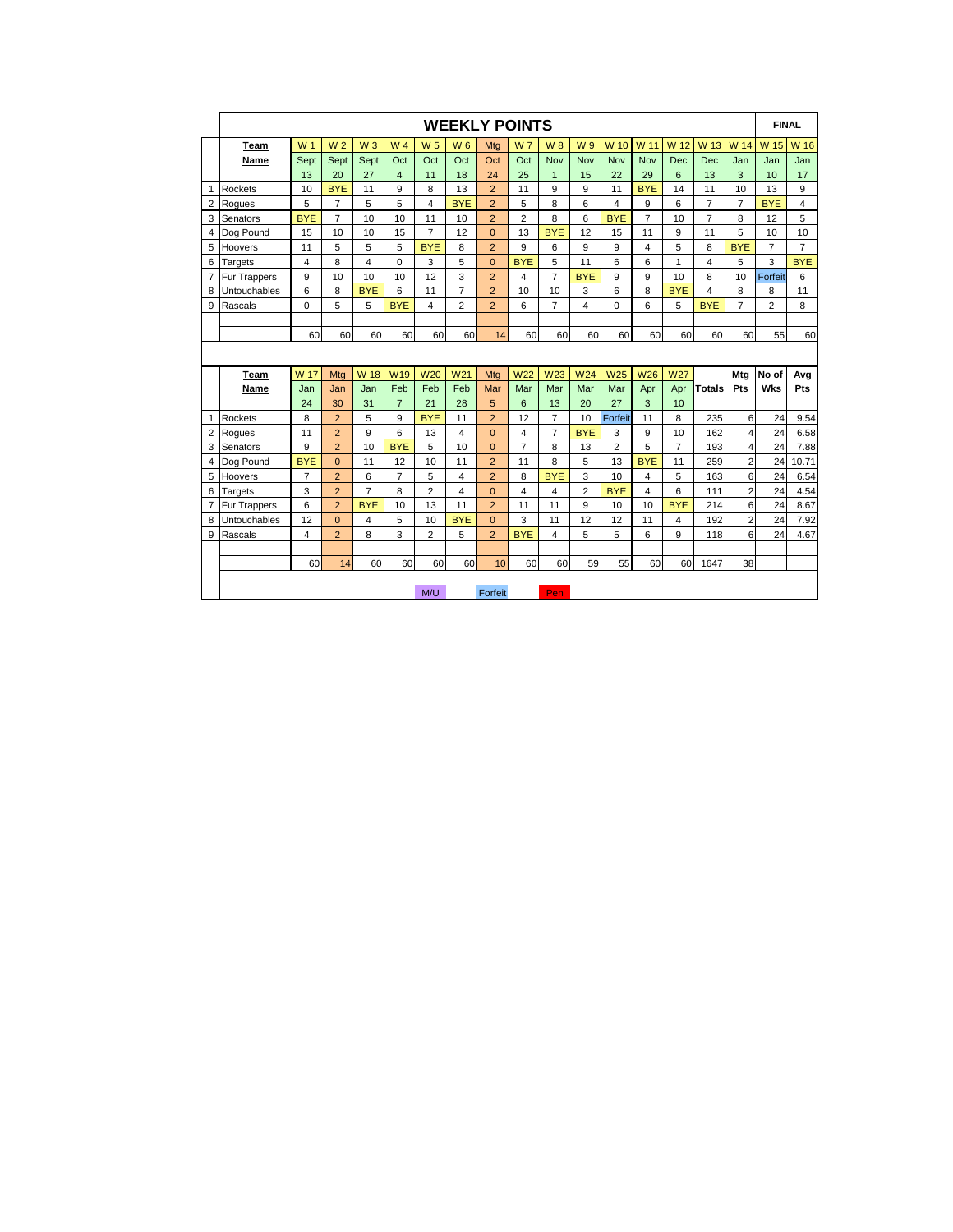|                                     | <b>RANK BY PERCENTAGES</b>   |                                |                                |                               |                                 | <b>FINAL</b>                          |
|-------------------------------------|------------------------------|--------------------------------|--------------------------------|-------------------------------|---------------------------------|---------------------------------------|
|                                     | <b>TOTAL</b><br><b>TEAMS</b> | <b>TOTAL</b><br><b>DOUBLES</b> | <b>TOTAL</b><br><b>SINGLES</b> | <b>GAMES</b><br><b>PLAYED</b> | <b>GAMES</b><br><b>FINISHED</b> | <b>FINISHING</b><br><b>PERCENTAGE</b> |
| Gibby Gibson                        | 72                           | 27                             | 14                             | 113                           | 46                              | 40.71%                                |
| Adam Warnock                        | 106                          | 44                             | 22                             | 172                           | 67                              | 38.95%                                |
| <b>Bill Morgan</b>                  | 12                           | 4                              | 3                              | 19                            | $\overline{7}$                  | 36.84%                                |
| Matt McNamara                       | 55                           | 22                             | 10                             | 87                            | 32                              | 36.78%                                |
| Don Portanova                       | 109                          | 43                             | 22                             | 174                           | 62                              | 35.63%                                |
| Doug Hamilton                       | 99                           | 41                             | 20                             | 160                           | 56                              | 35.00%                                |
| Clive Benton                        | 107                          | 42                             | 23                             | 172                           | 59                              | 34.30%                                |
| Aaron Bell                          | 82                           | 26                             | 17                             | 125                           | 42                              | 33.60%                                |
| Kris Schaefer                       | 89                           | 38                             | 17                             | 144                           | 48                              | 33.33%                                |
| Steve Minor                         | 88                           | 31                             | 17                             | 136                           | 43                              | 31.62%                                |
| Chip Barrow                         | 66                           | 24                             | 14                             | 104                           | 30                              | 28.85%                                |
| Roger Fournier                      | 78                           | 31                             | 14                             | 123                           | 35                              | 28.46%                                |
| Keiven O'Neill                      | 94                           | 40                             | 16                             | 150                           | 41                              | 27.33%                                |
| Al Lobbezoo                         | 100                          | 37                             | 18                             | 155                           | 38                              | 24.52%                                |
| Ben Barnes                          | 59                           | 20                             | 7                              | 86                            | 21                              | 24.42%                                |
| Gilles Mercier                      | 82                           | 30                             | 15                             | 127                           | 31                              | 24.41%                                |
| Roni Webb                           | 51                           | 19                             | 12                             | 82                            | 20                              | 24.39%                                |
| Ray Brown                           | 74                           | 33                             | 16                             | 123                           | 30                              | 24.39%                                |
| Charlie Mason                       | 94                           | 42                             | 21                             | 157                           | 38                              | 24.20%                                |
| Willie Muirhead                     | 93                           | 48                             | 23                             | 164                           | 39                              | 23.78%                                |
| Ray Armbrust                        | 110                          | 44                             | 21                             | 175                           | 41                              | 23.43%                                |
| Mike Murray                         | 73                           | 30                             | 15                             | 118                           | 26                              | 22.03%                                |
| Karen Ryan                          | 110                          | 42                             | 20                             | 172                           | 36                              | 20.93%                                |
| Gloria Armbrust                     | 104                          | 41                             | 21                             | 166                           | 33                              | 19.88%                                |
| Keith Stratton                      | 112                          | 43                             | 22                             | 177                           | 34                              | 19.21%                                |
| Bryan Reichheld                     | 57                           | 17                             | 12                             | 86                            | 16                              | 18.60%                                |
| Louise Brown                        | 106                          | 43                             | 21                             | 170                           | 31                              | 18.24%                                |
| Steve Forget                        | 73                           | 24                             | 14                             | 111                           | 20                              | 18.02%                                |
| Tim Haymes                          | 63                           | 26                             | 14                             | 103                           | 18                              | 17.48%                                |
| <b>Betty Cohoe</b>                  | 114                          | 41                             | 22                             | 177                           | 29                              | 16.38%                                |
| Rachel Riel                         | 86                           | 29                             | 21                             | 136                           | 22                              | 16.18%                                |
| Diane Matthews                      | 117                          | 48                             | 24                             | 189                           | 30                              | 15.87%                                |
| Kerri Dixon                         | 95                           | 39                             | 16                             | 150                           | 23                              | 15.33%                                |
| Pat Burley                          | 105                          | 44                             | 22                             | 171                           | 26                              | 15.20%                                |
| <b>Jody Cowell</b>                  | 29                           | 30                             | 14                             | 73                            | 11                              | 15.07%                                |
| Gary DiMarco                        | 100                          | 44                             | 24                             | 168                           | 25                              | 14.88%                                |
|                                     | 108                          | 46                             | 22                             | 176                           | 26                              | 14.77%                                |
| Jessie Stratton<br>Natalie Fournier | 75                           | 34                             | 18                             | 127                           | 18                              | 14.17%                                |
| <b>Nancy Dostie</b>                 | 87                           | 33                             | 19                             | 139                           | 19                              |                                       |
|                                     |                              | 46                             | 23                             | 184                           | 24                              | 13.67%<br>13.04%                      |
| Rene Lacourse<br>Sandra Muise       | 115<br>87                    | 34                             | 18                             | 139                           | 18                              | 12.95%                                |
| Ken Dixon                           |                              |                                |                                |                               |                                 |                                       |
|                                     | 91                           | 37                             | 20                             | 148                           | 19                              | 12.84%                                |
| Maddy Gagnon                        | 83                           | 33                             | 15<br>17                       | 131                           | 16                              | 12.21%                                |
| Marianne Taylor                     | 82                           | 33                             |                                | 132                           | 15                              | 11.36%                                |
| Jules Nault                         | 71                           | 24<br>41                       | 11                             | 106                           | 12                              | 11.32%                                |
| Olwen Benton                        | 104                          |                                | 17                             | 162                           | 18                              | 11.11%                                |
| Danielle Warnock                    | 87                           | 31                             | 18                             | 136                           | 15                              | 11.03%                                |
| Pete Finamore                       | 88                           | 32                             | 18                             | 138                           | 15                              | 10.87%                                |
| Kevin Csordas                       | 82                           | 31                             | 18                             | 131                           | 14                              | 10.69%                                |
| Lucy Gauthier                       | 93                           | 35                             | 14                             | 142                           | 15                              | 10.56%                                |
| Liz Lobbezoo                        | 56                           | 25                             | 10                             | 91                            | 9                               | 9.89%                                 |
| Kim Pepin                           | 82                           | 37                             | 17                             | 136                           | 13                              | 9.56%                                 |
| Sue Matthews                        | 114                          | 44                             | 22                             | 180                           | 17                              | 9.44%                                 |
| Christine Portanova                 | 87                           | 32                             | 13                             | 132                           | 12                              | 9.09%                                 |
| Mary Mason                          | 86                           | 28                             | 10                             | 124                           | 11                              | 8.87%                                 |
| Debbie Dixon                        | 92                           | 37                             | 18                             | 147                           | 12                              | 8.16%                                 |
| Brenda MacFarlane                   | 80                           | 30                             | 14                             | 124                           | 10                              | 8.06%                                 |
| Elsie Bell                          | 76                           | 28                             | 14                             | 118                           | 9                               | 7.63%                                 |
| Roy Gray                            | 108                          | 43                             | 20                             | 171                           | 11                              | 6.43%                                 |
| Gary Dixon                          | 101                          | 38                             | 18                             | 157                           | 10                              | 6.37%                                 |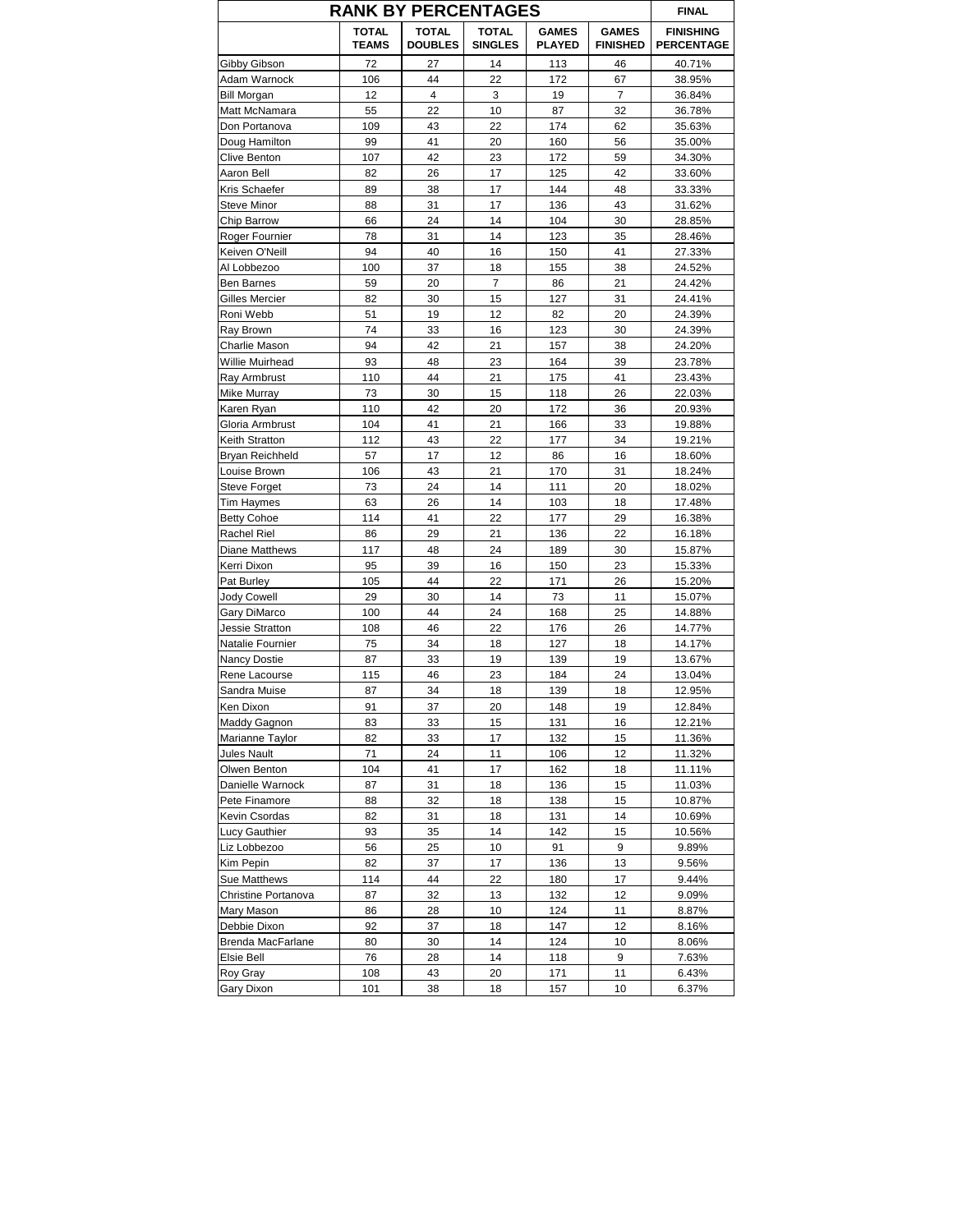|                      | <b>RANK BY FINISHES</b>      |                                |                                |                               | <b>FINAL</b>                    |
|----------------------|------------------------------|--------------------------------|--------------------------------|-------------------------------|---------------------------------|
|                      | <b>TOTAL</b><br><b>TEAMS</b> | <b>TOTAL</b><br><b>DOUBLES</b> | <b>TOTAL</b><br><b>SINGLES</b> | <b>GAMES</b><br><b>PLAYED</b> | <b>GAMES</b><br><b>FINISHED</b> |
| Adam Warnock         | 106                          | 44                             | 22                             | 172                           | 67                              |
| Don Portanova        | 109                          | 43                             | 22                             | 174                           | 62                              |
| Clive Benton         | 107                          | 42                             | 23                             | 172                           | 59                              |
| Doug Hamilton        | 99                           | 41                             | 20                             | 160                           | 56                              |
| Kris Schaefer        | 89                           | 38                             | 17                             | 144                           | 48                              |
| Gibby Gibson         | 72                           | 27                             | 14                             | 113                           | 46                              |
| Steve Minor          | 88                           | 31                             | 17                             | 136                           | 43                              |
| Aaron Bell           | 82                           | 26                             | 17                             | 125                           | 42                              |
| Keiven O'Neill       | 94                           | 40                             | 16                             | 150                           | 41                              |
| Ray Armbrust         | 110                          | 44                             | 21                             | 175                           | 41                              |
| Willie Muirhead      | 93                           | 48                             | 23                             | 164                           | 39                              |
| Al Lobbezoo          | 100                          | 37                             | 18                             | 155                           | 38                              |
|                      | 94                           | 42                             | 21                             |                               | 38                              |
| Charlie Mason        |                              |                                |                                | 157                           |                                 |
| Karen Ryan           | 110                          | 42                             | 20                             | 172                           | 36                              |
| Roger Fournier       | 78                           | 31                             | 14                             | 123                           | 35                              |
| Keith Stratton       | 112                          | 43                             | 22                             | 177                           | 34                              |
| Gloria Armbrust      | 104                          | 41                             | 21                             | 166                           | 33                              |
| Matt McNamara        | 55                           | 22                             | 10                             | 87                            | 32                              |
| Gilles Mercier       | 82                           | 30                             | 15                             | 127                           | 31                              |
| Louise Brown         | 106                          | 43                             | 21                             | 170                           | 31                              |
| Chip Barrow          | 66                           | 24                             | 14                             | 104                           | 30                              |
| Ray Brown            | 74                           | 33                             | 16                             | 123                           | 30                              |
| Diane Matthews       | 117                          | 48                             | 24                             | 189                           | 30                              |
| <b>Betty Cohoe</b>   | 114                          | 41                             | 22                             | 177                           | 29                              |
| Mike Murray          | 73                           | 30                             | 15                             | 118                           | 26                              |
|                      | 105                          | 44                             | 22                             | 171                           |                                 |
| Pat Burley           |                              |                                |                                |                               | 26                              |
| Jessie Stratton      | 108                          | 46                             | 22                             | 176                           | 26                              |
| Gary DiMarco         | 100                          | 44                             | 24                             | 168                           | 25                              |
| Rene Lacourse        | 115                          | 46                             | 23                             | 184                           | 24                              |
| Kerri Dixon          | 95                           | 39                             | 16                             | 150                           | 23                              |
| Rachel Riel          | 86                           | 29                             | 21                             | 136                           | 22                              |
| <b>Ben Barnes</b>    | 59                           | 20                             | 7                              | 86                            | 21                              |
| Roni Webb            | 51                           | 19                             | 12                             | 82                            | 20                              |
| <b>Steve Forget</b>  | 73                           | 24                             | 14                             | 111                           | 20                              |
| <b>Nancy Dostie</b>  | 87                           | 33                             | 19                             | 139                           | 19                              |
| Ken Dixon            | 91                           | 37                             | 20                             | 148                           | 19                              |
| <b>Tim Haymes</b>    | 63                           | 26                             | 14                             | 103                           | 18                              |
| Natalie Fournier     | 75                           | 34                             | 18                             | 127                           | 18                              |
| Sandra Muise         | 87                           | 34                             | 18                             | 139                           | 18                              |
| Olwen Benton         | 104                          | 41                             | 17                             | 162                           | 18                              |
| Sue Matthews         | 114                          | 44                             | 22                             | 180                           | 17                              |
| Bryan Reichheld      | 57                           | 17                             | 12                             | 86                            | 16                              |
| Maddy Gagnon         |                              | 33                             | 15                             |                               |                                 |
|                      | 83                           |                                |                                | 131                           | 16                              |
| Marianne Taylor      | 82                           | 33                             | 17                             | 132                           | 15                              |
| Danielle Warnock     | 87                           | 31                             | 18                             | 136                           | 15                              |
| Pete Finamore        | 88                           | 32                             | 18                             | 138                           | 15                              |
| <b>Lucy Gauthier</b> | 93                           | 35                             | 14                             | 142                           | 15                              |
| Kevin Csordas        | 82                           | 31                             | 18                             | 131                           | 14                              |
| Kim Pepin            | 82                           | 37                             | 17                             | 136                           | 13                              |
| Jules Nault          | 71                           | 24                             | 11                             | 106                           | 12                              |
| Christine Portanova  | 87                           | 32                             | 13                             | 132                           | 12                              |
| Debbie Dixon         | 92                           | 37                             | 18                             | 147                           | 12                              |
| <b>Jody Cowell</b>   | 29                           | 30                             | 14                             | 73                            | 11                              |
| Mary Mason           | 86                           | 28                             | 10                             | 124                           | 11                              |
| Roy Gray             | 108                          | 43                             | 20                             | 171                           | 11                              |
| Brenda MacFarlane    | 80                           | 30                             | 14                             | 124                           | 10                              |
| Gary Dixon           | 101                          | 38                             | 18                             | 157                           | 10                              |
|                      |                              |                                |                                |                               |                                 |
| Liz Lobbezoo         | 56                           | 25                             | 10                             | 91                            | 9                               |
| <b>Elsie Bell</b>    | 76                           | 28                             | 14                             | 118                           | 9                               |
| <b>Bill Morgan</b>   | 12                           | 4                              | 3                              | 19                            | 7                               |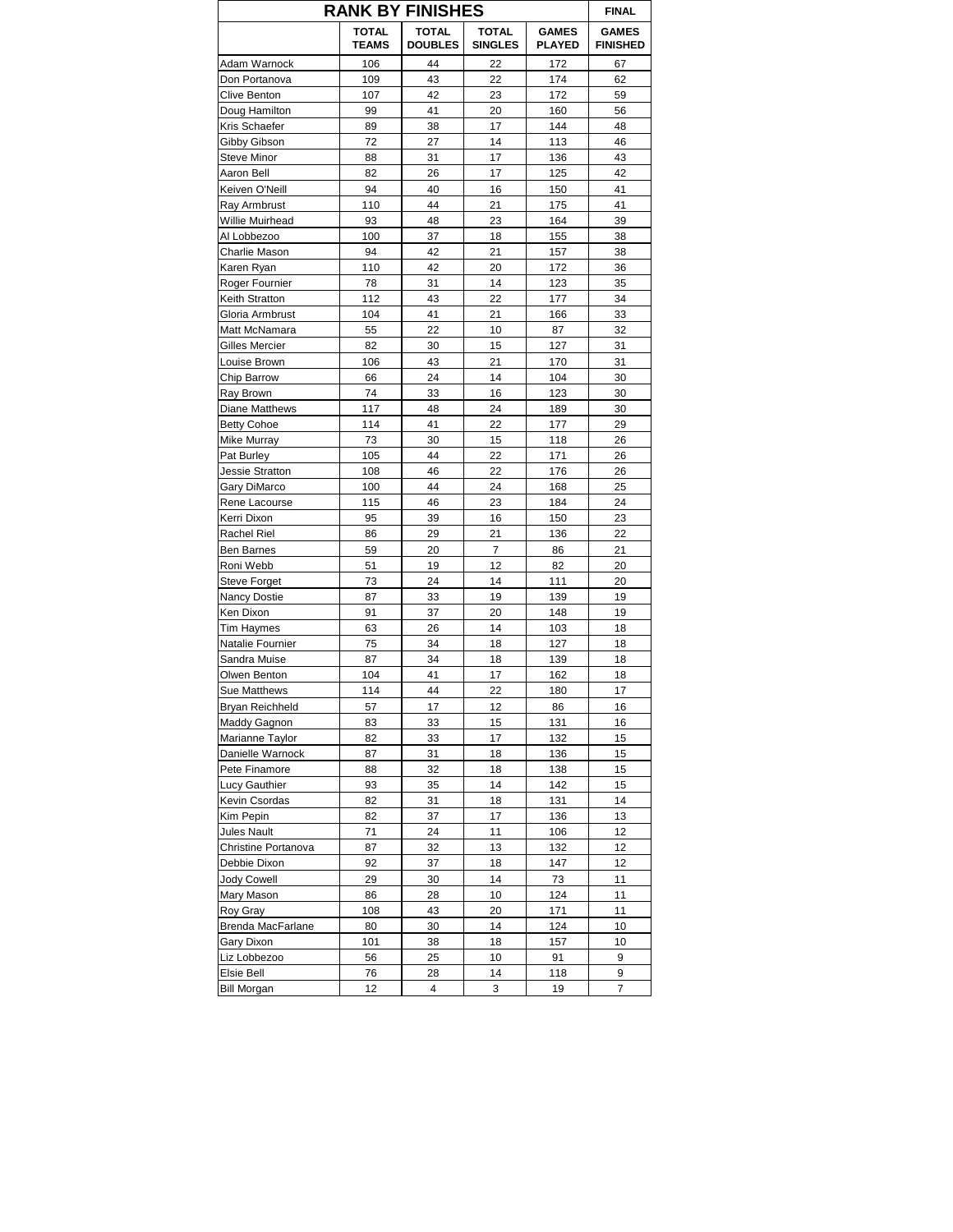| <b>HIGH STARTS</b>    |            |                   |                          |            | <b>FINAL</b>      |
|-----------------------|------------|-------------------|--------------------------|------------|-------------------|
| <b>Player</b>         | Date       | <b>High Start</b> | Player                   | Date       | <b>High Start</b> |
| Doug Hamilton         | 10-Jan     | 134               | Pete Finamore            | 20-Sep     | 99                |
| Keiven O'Neill        | $25-Oct$   | 134               | Keiven O'Neill           | 31-Jan     | 99                |
| Keiven O'Neill        | 15-Nov     | 134               | Roni Webb                | 28-Feb     | 99                |
| Roger Fournier        | 18-Oct     | 132               | Ken Dixon                | 13-Sep     | 98                |
| Keith Stratton        | $4$ -Oct   | 130               | Al Lobbezoo              | 13-Dec     | 98                |
| Gibby Gibson          | 28-Feb     | 130               | Gary DiMarco             | 10-Jan     | 98                |
| Louise Brown          | $13 - Dec$ | 122               | Doug Hamilton            | 6-Dec      | 97                |
| Adam Warnock          | 7-Feb      | 122               | Jessie Stratton          | 15-Nov     | 97                |
| Gary DiMarco          | 27-Sep     | 121               | Gibby Gibson             | 17-Jan     | 97                |
| <b>Gilles Mercier</b> | $4$ -Oct   | 120               | <b>Steve Minor</b>       | $17 - Jan$ | 97                |
| Adam Warnock          | 18-Oct     | 120               | Bryan Reichheld          | 31-Jan     | 97                |
| <b>Keith Stratton</b> | $15-Nov$   | 120               | Marianne Taylor          | 27-Sep     | 97                |
| Don Portanova         | 29-Nov     | 120               | <b>Gilles Mercier</b>    | 18-Oct     | 96                |
| Kris Schaefer         | 6-Dec      | 120               | Marianne Taylor          | 27-Mar     | 96                |
| Chip Barrow           | 13-Dec     | 120               | <b>Ben Barnes</b>        | 18-Oct     | 95                |
| Ben Barnes            | 13-Mar     | 120               | <b>Brenda MacFarlane</b> | 15-Nov     | 95                |
| Louise Brown          | 3-Jan      | 119               | Gibby Gibson             | 31-Jan     | 95                |
| Adam Warnock          | 24-Jan     | 116               | Lucy Gauthier            | 11-Oct     | 94                |
| Louise Brown          | $21-Feb$   | 116               | Keiven O'Neill           | 3-Apr      | 94                |
| Gibby Gibson          | $11-Oct$   | 112               | Ray Armbrust             | $25-Oct$   | 93                |
| Doug Hamilton         | 25-Oct     | 112               | Matt McNamara            | 28-Feb     | 93                |
| Doug Hamilton         | $1-Nov$    | 112               | Doug Hamilton            | 6-Mar      | 93                |
| Doug Hamilton         | 22-Nov     | 112               | Doug Hamilton            | 13-Sep     | 92                |
| Pete Finamore         | $22-Nov$   | 112               | Matt McNamara            | 13-Sep     | 92                |
| <b>Gibby Gibson</b>   | 6-Dec      | 112               | Karen Ryan               | 27-Sep     | 92                |
| Gibby Gibson          | 13-Dec     | 112               | Maddy Gagnon             | 4-Oct      | 92                |
| Gibby Gibson          | 13-Dec     | 112               | Roger Fournier           | $13-Dec$   | $\overline{92}$   |
| Gibby Gibson          | 17-Jan     | 112               | Aaron Bell               | 20-Sep     | 91                |
| Matt McNamara         | 31-Jan     | 112               | <b>Tim Haymes</b>        | 27-Sep     | 91                |
| <b>Clive Benton</b>   | 31-Jan     | 112               | <b>Mike Murray</b>       | 22-Nov     | 91                |
| Maddy Gagnon          | 21-Feb     | 112               | <b>Ben Barnes</b>        | 6-Dec      | 90                |
| Chris Portanova       | 20-Mar     | 112               | <b>Tim Haymes</b>        | $11-Oct$   | 89                |
| Doug Hamilton         | 3-Apr      | 112               | Aaron Bell               | 22-Nov     | 88                |
| Marianne Taylor       | 15-Nov     | 110               | <b>Brenda MacFarlane</b> | 3-Apr      | 87                |
| Pete Finamore         | 29-Nov     | 110               | Kevin Csordas            | $11-Oct$   | 86                |
| Aaron Bell            | 31-Jan     | 108               | Aaron Bell               | 17-Jan     | 86                |
| Aaron Bell            | 7-Feb      | 108               | Kim Pepin                | 7-Feb      | 86                |
| Karen Ryan            | 3-Apr      | 106               | Keith Stratton           | 27-Sep     | 85                |
| Kris Schaefer         | 27-Sep     | 105               | Lucy Gauthier            | 25-Oct     | 85                |
| <b>Mike Murray</b>    | $6$ -Dec   | 105               | Ray Armbrust             | 18-Oct     | 84                |
| <b>Mike Murray</b>    | 24-Jan     | 105               | Aaron Bell               | 10-Apr     | 83                |
| Roy Gray              | 31-Jan     | 105               | Keiven O'Neill           | $25-Oct$   | $\overline{82}$   |
| Louise Brown          | 27-Mar     | 105               | Jessie Stratton          | 25-Oct     | 82                |
| Natalie Fournier      | 13-Sep     | 104               | <b>Ben Barnes</b>        | 6-Dec      | 82                |
| Mary Mason            | 29-Nov     | 103               | Jessie Stratton          | 17-Jan     | 82                |
| Roger Fournier        | 28-Feb     | 103               | <b>Tim Haymes</b>        | 20-Sep     | 80                |
| <b>Clive Benton</b>   | 6-Mar      | 102               | Adam Warnock             | 27-Sep     | 80                |
| <b>Clive Benton</b>   | 20-Mar     | 102               | Gary Dixon               | 15-Nov     | 80                |
| Rene Lacourse         | 18-Oct     | 101               | Gloria Armbrust          | 22-Nov     | 80                |
| Gloria Armbrust       | 25-Oct     | 101               | Lucy Gauthier            | 17-Jan     | 80                |
| Louise Brown          | 20-Mar     | 101               | Chip Barrow              | 20-Mar     | 80                |
| Charlie Mason         | 20-Sep     | 100               | Debbie Dixon             | 10-Apr     | 80                |
| Gilles Mercier        | 4-Oct      | 100               | Roni Webb                | 13-Dec     | 79                |
| Gilles Mercier        | 22-Nov     | 100               | Ray Armbrust             | 3-Jan      | $\overline{78}$   |
| Jessie Stratton       | 10-Jan     | 100               | Ken Dixon                | 3-Apr      | 78                |
| Adam Warnock          | 20-Mar     | 100               | Roni Webb                | 27-Sep     | 76                |
| Keiven O'Neill        | 3-Apr      | 100               | Matt McNamara            | 27-Sep     | 76                |
|                       |            |                   | Roger Fournier           | 22-Nov     | 75                |
|                       |            |                   | <b>Gilles Mercier</b>    | 6-Mar      | $\overline{75}$   |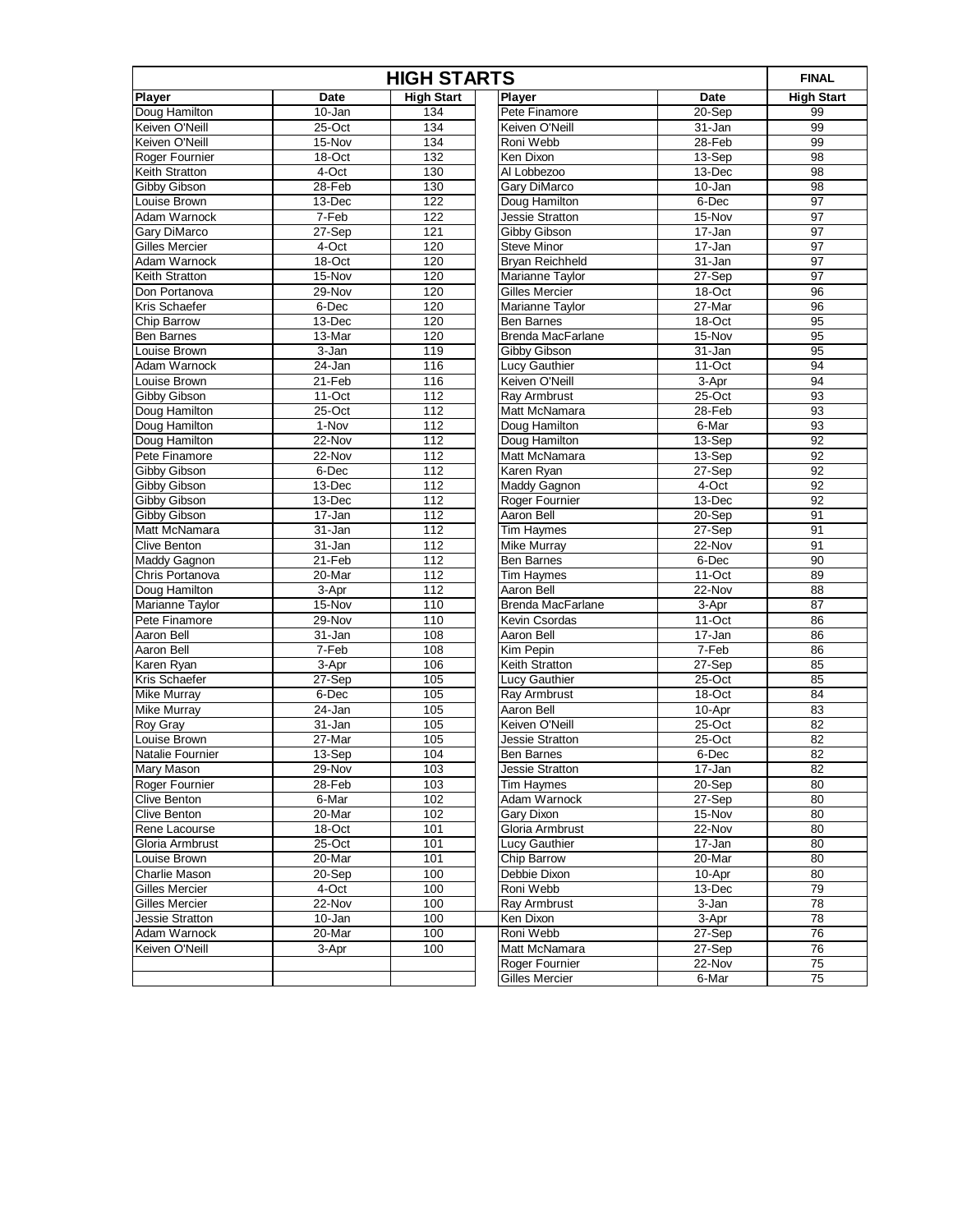|                       | <b>HIGH FINISHES</b> |                    |                     | <b>180 CLUB</b> | <b>FINA</b> |
|-----------------------|----------------------|--------------------|---------------------|-----------------|-------------|
| <b>Player</b>         | <b>Date</b>          | <b>High Finish</b> | Player              | <b>Date</b>     |             |
| Gibby Gibson          | 8-Nov                | 137                | <b>Clive Benton</b> | 25-Oct          | 180         |
| <b>Ray Brown</b>      | 3-Jan                | 120                | Clive Benton        | 7-Feb           | 180         |
| Gibby Gibson          | 24-Apr               | 120                | Don Portanova       | 4-Oct           | 180         |
| Keiven O'Neill        | 7-Feb                | 119                | Don Portanova       | 1-May           | 180         |
| <b>Gilles Mercier</b> | 4-Oct                | 118                | Kris Schaefer       | 22-Nov          | 180         |
| Adam Warnock          | 4-Oct                | 117                | Gibby Gibson        | 31-Jan          | 180         |
| <b>Ben Barnes</b>     | 14-Feb               | 114                | Adam Warnock        | 28-Feb          | 180         |
| Adam Warnock          | 20-Sep               | 113                | Rene Lacourse       | 24-Apr          | 180         |
| Adam Warnock          | 28-Feb               | 109                |                     |                 |             |
| Ray Armbrust          | 28-Feb               | 104                |                     |                 |             |
| Don Portanova         | 28-Feb               | 103                |                     |                 |             |
| Adam Warnock          | 20-Sep               | 102                |                     |                 |             |
| Matt McNamara         | 11-Oct               | 101                |                     |                 |             |
| Kris Schaefer         | 4-Oct                | $\overline{97}$    |                     |                 |             |
| <b>Clive Benton</b>   | 3-Jan                | 97                 |                     |                 |             |
| <b>Roy Gray</b>       | 14-Feb               | 97                 |                     |                 |             |
| Roy Gray              | 3-Jan                | 96                 |                     |                 |             |
| Doug Hamilton         | 24-Apr               | 95                 |                     |                 |             |
| Keiven O'Neill        | 13-Sep               | 94                 |                     |                 |             |
| Roni Webb             | 28-Feb               | 92                 |                     |                 |             |
| Pat Burley            | 6-Dec                | 89                 |                     |                 |             |
| Elsie Bell            | 13-Sep               | $\overline{82}$    |                     |                 |             |
| <b>Mike Murray</b>    | 25-Oct               | 77                 |                     |                 |             |
| Matt McNamara         | 13-Sep               | 76                 |                     |                 |             |
| Matt McNamara         | 3-Jan                | 76                 |                     |                 |             |
|                       |                      |                    |                     |                 |             |
|                       |                      |                    |                     |                 |             |
|                       |                      |                    |                     |                 |             |
|                       |                      |                    |                     |                 |             |
|                       |                      |                    |                     |                 |             |
|                       |                      |                    |                     |                 |             |
|                       |                      |                    |                     |                 |             |
|                       |                      |                    |                     |                 |             |
|                       |                      |                    |                     |                 |             |
|                       |                      |                    |                     |                 |             |

| <b>HIGH FINISHES</b>      |        | <b>FINAL</b>       | <b>180 CLUB</b> |        | <b>FINAL</b> |
|---------------------------|--------|--------------------|-----------------|--------|--------------|
|                           | Date   | <b>High Finish</b> | <b>Player</b>   | Date   |              |
| on                        | 8-Nov  | 137                | Clive Benton    | 25-Oct | 180          |
|                           | 3-Jan  | 120                | Clive Benton    | 7-Feb  | 180          |
| on                        | 24-Apr | 120                | Don Portanova   | 4-Oct  | 180          |
| leill                     | 7-Feb  | 119                | Don Portanova   | 1-May  | 180          |
| $\overline{\mathsf{ier}}$ | 4-Oct  | 118                | Kris Schaefer   | 22-Nov | 180          |
| nock                      | 4-Oct  | 117                | Gibby Gibson    | 31-Jan | 180          |
|                           | 14-Feb | 114                | Adam Warnock    | 28-Feb | 180          |
| nock                      | 20-Sep | 113                | Rene Lacourse   | 24-Apr | 180          |
| nock                      | 28-Feb | 109                |                 |        |              |
| ust                       | 28-Feb | 104                |                 |        |              |
| iova                      | 28-Feb | 103                |                 |        |              |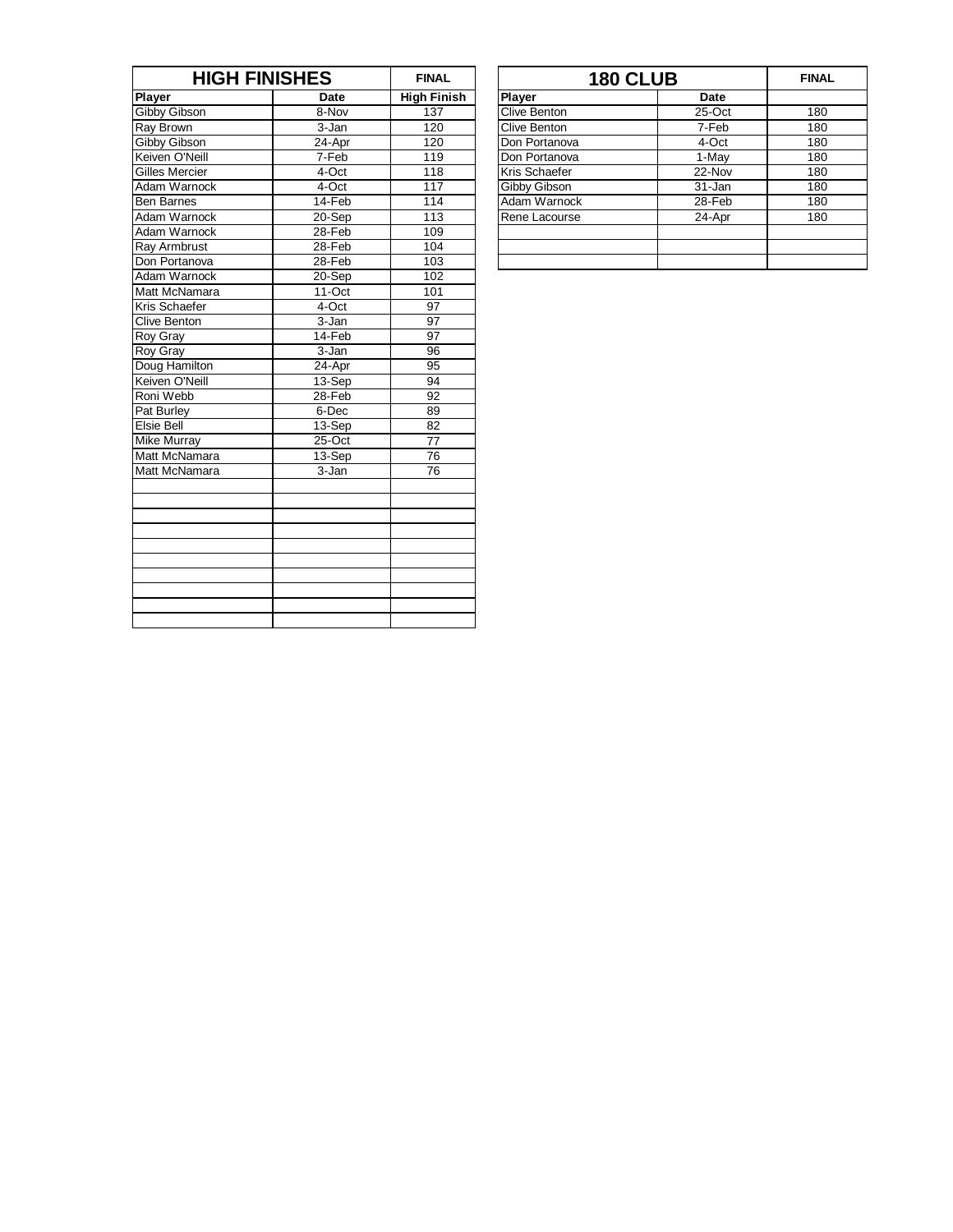| <b>HIGH SCORES UNDER 180</b><br>(Page 1) |                         |                   |                                 |                        | <b>FINAL</b>      |
|------------------------------------------|-------------------------|-------------------|---------------------------------|------------------------|-------------------|
| Player                                   | <b>Number of Times</b>  | <b>High Score</b> | <b>Player</b>                   | <b>Number of Times</b> | <b>High Score</b> |
| Ray Armbrust                             | 1                       | 177               | Chip Barrow                     | 1                      | 139               |
| <b>Ben Barnes</b>                        | 1                       | 177               | Louise Brown                    | $\overline{c}$         | 138               |
| Gibby Gibson                             | 1                       | 177               | Doug Hamilton                   | 1                      | 138               |
| Clive Benton                             | 1                       | 174               | Adam Warnock                    | 1                      | 138               |
| Adam Warnock                             | 1                       | 170               | Al Lobbezoo                     | 1                      | 138               |
| Doug Hamilton                            | $\mathbf{1}$            | 160               | Pat Burley                      | 1                      | 138               |
| <b>Mike Murray</b>                       | 1                       | 156               | Gloria Armbrust                 | 1                      | 138               |
| Louise Brown                             | 1                       | 156               | <b>Clive Benton</b>             | 1                      | 138               |
| <b>Nancy Dostie</b>                      | 1                       | 150               | Jessie Stratton                 | 1                      | 138               |
| Karen Ryan                               | 1                       | 149               | Keiven O'Neill                  | 1                      | 138               |
| Roni Webb                                | $\mathbf{1}$            | 149               | Karen Ryan                      | 1                      | 138               |
| Ray Armbrust                             | 1                       | 147               | Aaron Bell                      | 1                      | 137               |
| Aaron Bell                               | 1                       | 141               | Adam Warnock                    | 1                      | 137               |
| Jessie Stratton                          | $\mathbf 1$             | 141               | Doug Hamilton                   | 1                      | 136               |
| Adam Warnock                             | $\overline{20}$         | 140               | <b>Clive Benton</b>             | 1                      | 136               |
| <b>Clive Benton</b>                      | 8                       | 140               | Keiven O'Neill                  | 1                      | 136               |
| Kris Schaefer                            | 7                       | 140               | Adam Warnock                    | 3                      | 135               |
| Don Portanova                            | $\overline{7}$          | 140               | Gibby Gibson                    | 1                      | 135               |
| Doug Hamilton                            | 6                       | 140               | Don Portanova                   | 1                      | 135               |
| Aaron Bell                               | 6                       | 140               | <b>Clive Benton</b>             | 1                      | 135               |
| <b>Gibby Gibson</b>                      | 5                       | 140               | Kris Schaefer                   | 1                      | 135               |
| Al Lobbezoo                              | 5                       | 140               | Roger Fournier                  | 1                      | 135               |
| Matt McNamara                            | 5                       | 140               | Charlie Mason                   | 1                      | 135               |
| Ray Armbrust                             | 5                       | 140               | Pat Burley                      | 1                      | 135               |
| <b>Gilles Mercier</b>                    | 4                       | 140               | <b>Gilles Mercier</b>           | 1                      | 135               |
| <b>Steve Minor</b>                       | 3                       | 140               | Ray Armbrust                    | 1                      | 135               |
| Ben Barnes                               | 3                       | 140               | Ray Brown                       | 1                      | 135               |
| <b>Mike Murray</b>                       | 3                       | 140               | Pete Finamore                   | 1                      | 135               |
| Roger Fournier                           | $\overline{\mathbf{c}}$ | 140               | Natalie Fournier                | 1                      | 134               |
| <b>Jessie Stratton</b>                   | $\mathbf{1}$            | 140               | Don Portanova                   | 1                      | 134               |
| Natalie Fournier                         | $\mathbf{1}$            | 140               | Gary DiMarco                    | 1                      | 134               |
| Gloria Armbrust                          | 1                       | 140               | Karen Ryan                      | 1                      | 134               |
| Keiven O'Neill                           | 1                       | 140               | Keiven O'Neill                  | $\overline{2}$         | 133               |
| <b>Bill Morgan</b>                       | 1                       | 140               | Adam Warnock                    | $\overline{c}$         | 133               |
| Marianne Taylor                          | $\mathbf{1}$            | 140               | <b>Diane Matthews</b>           | $\overline{2}$         | 133               |
| Tim Haymes                               | $\mathbf{1}$            | 140               | <b>Rachel Riel</b>              | 1                      | 133               |
| Chip Barrow                              | 1                       | 140               | Karen Ryan                      | 1                      | 133               |
| Gary DiMarco<br>Rene Lacourse            | 1<br>1                  | 140<br>140        | Willie Muirhead<br>Sandra Muise | 1<br>1                 | 133<br>133        |
| Karen Ryan                               | $\mathbf{1}$            | 140               | Jules Nault                     | 1                      | 133               |
| Pete Finamore                            | 1                       | 140               | Chris Portanova                 | $\overline{2}$         | 132               |
|                                          |                         |                   | <b>Clive Benton</b>             | $\overline{c}$         | 132               |
|                                          |                         |                   | Ken Dixon                       | 1                      | 132               |
|                                          |                         |                   | Louise Brown                    | 1                      | 132               |
|                                          |                         |                   | <b>Tim Haymes</b>               | 1                      | 132               |
|                                          |                         |                   | Gary DiMarco                    | 1                      | 132               |
|                                          |                         |                   | Pat Burley                      | 1                      | 131               |
|                                          |                         |                   | Ken Dixon                       | $\mathbf{1}$           | 131               |
|                                          |                         |                   |                                 |                        |                   |
|                                          |                         |                   |                                 |                        |                   |
|                                          |                         |                   |                                 |                        |                   |
|                                          |                         |                   |                                 |                        |                   |
|                                          |                         |                   |                                 |                        |                   |
|                                          |                         |                   |                                 |                        |                   |
|                                          |                         |                   |                                 |                        |                   |
|                                          |                         |                   |                                 |                        |                   |
|                                          |                         |                   |                                 |                        |                   |
|                                          |                         |                   |                                 |                        |                   |
|                                          |                         |                   |                                 |                        |                   |
|                                          |                         |                   |                                 |                        |                   |
|                                          |                         |                   |                                 |                        |                   |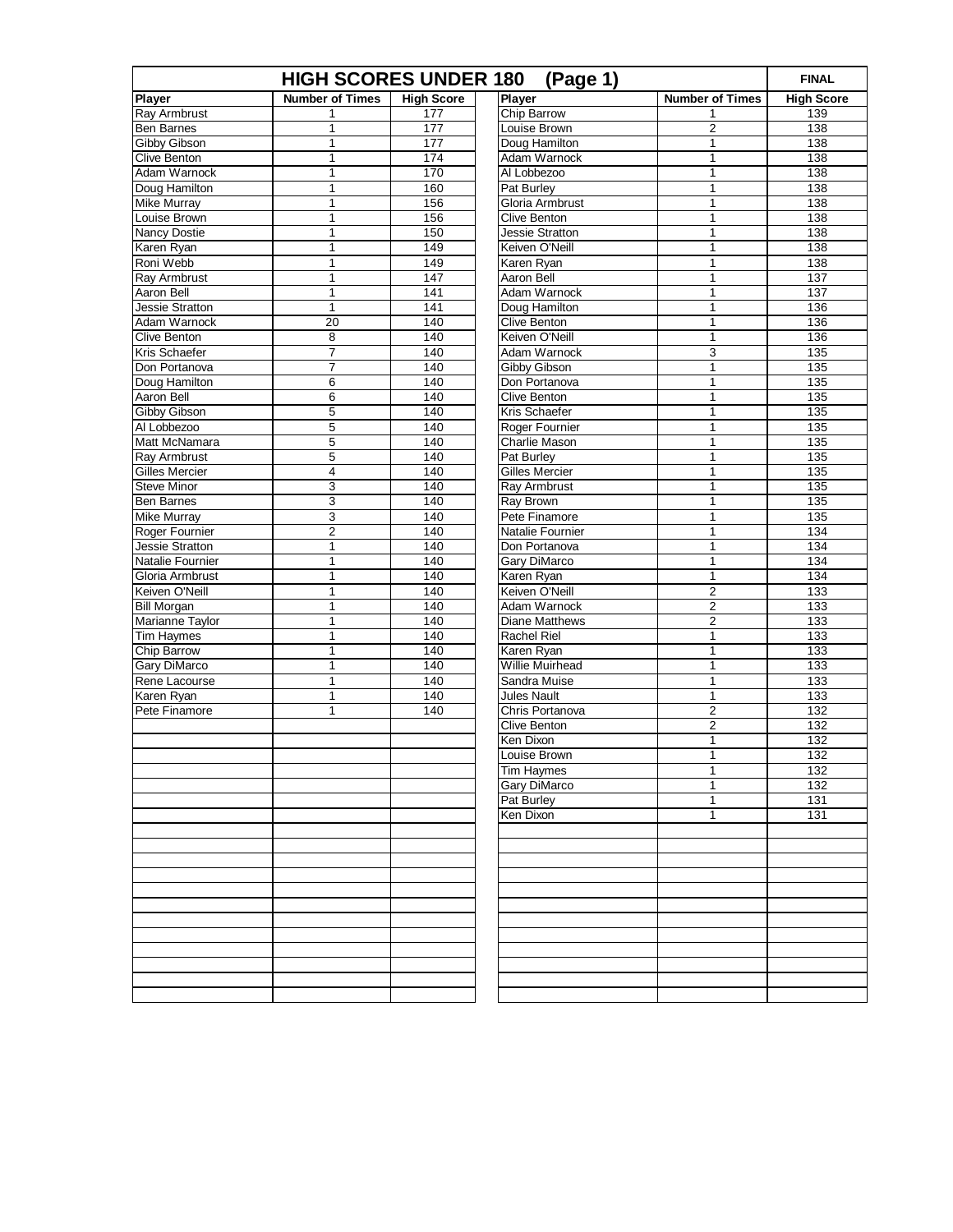| <b>HIGH SCORES UNDER 180</b><br>(Page 2) |                              |                   |                                    |                        | <b>FINAL</b>      |
|------------------------------------------|------------------------------|-------------------|------------------------------------|------------------------|-------------------|
| <b>Player</b>                            | <b>Number of Times</b>       | <b>High Score</b> | Player                             | <b>Number of Times</b> | <b>High Score</b> |
| <b>Gilles Mercier</b>                    | 1                            | 130               | <b>Adam Warnock</b>                | 5                      | 121               |
| Al Lobbezoo                              | 1                            | 130               | Louise Brown                       | 3                      | 121               |
| <b>Diane Matthews</b>                    | $\mathbf{1}$                 | 129               | Gloria Armbrust                    | 3                      | 121               |
| Al Lobbezoo                              | $\mathbf 1$                  | 129               | Doug Hamilton                      | 3                      | 121               |
| Gloria Armbrust                          | 1                            | 128               | Gary DiMarco                       | $\overline{2}$         | 121               |
| Willie Muirhead                          | $\mathbf{1}$                 | 127               | Gibby Gibson                       | $\sqrt{2}$             | 121               |
| Chris Portanova                          | 1                            | 127               | Keiven O'Neill                     | 2                      | 121               |
| Don Portanova                            | $\mathbf{1}$                 | 127               | Matt McNamara                      | $\overline{2}$         | 121               |
| Ray Armbrust                             | $\mathbf 1$                  | 127               | Pat Burley                         | 2                      | 121               |
| Adam Warnock                             | 1                            | 127               | Ray Armbrust                       | $\overline{2}$         | 121               |
| Gloria Armbrust                          | $\mathbf{1}$                 | 126               | Ken Dixon                          | $\overline{2}$         | 121               |
| Adam Warnock                             | 5                            | 125               | Ray Brown                          | 1                      | 121               |
| Ray Armbrust                             | 5                            | 125               | Kris Schaefer                      | 1                      | 121               |
| Don Portanova                            | 4                            | 125               | Maddy Gagnon                       | 1                      | 121               |
| Matt McNamara                            | $\overline{2}$               | 125               | Don Portanova                      | 1                      | 121               |
| Keiven O'Neill                           | $\overline{\mathbf{c}}$      | 125               | Chip Barrow                        | 1                      | 121               |
| Karen Ryan                               | $\overline{2}$               | 125               | Al Lobbezoo                        | 1                      | 121               |
| Mike Murray                              | $\overline{2}$               | 125               | Sandra Muise                       | 1                      | 121               |
| Gary DiMarco                             | $\mathbf 1$                  | 125               | Ben Barnes                         | 1                      | 121               |
| Kris Schaefer                            | $\mathbf 1$                  | 125               | Rene Lacourse                      | 1                      | 121               |
| Chip Barrow                              | $\mathbf{1}$                 | 125               | Kevin Csordas                      | 1                      | 121               |
| Ben Barnes                               | 1                            | 125               | Aaron Bell                         | 1                      | 121               |
| Pat Burley                               | $\mathbf{1}$                 | 125               | Bryan Richheld                     | 1                      | 121               |
| Al Lobbezoo                              | $\mathbf{1}$                 | 125               | Karen Ryan                         | 3                      | 120               |
| Aaron Bell                               | $\mathbf 1$                  | 125               | Kris Schaefer                      | $\overline{2}$         | 120               |
| Gibby Gibson                             | $\mathbf{1}$                 | 125               | <b>Betty Cohoe</b>                 | $\overline{2}$         | 120               |
| Roger Fournier                           | 1                            | 125               | Kim Pepin                          | 1                      | 120<br>120        |
| Maddy Gagnon                             | $\mathbf{1}$<br>$\mathbf{1}$ | 125               | Roni Webb                          | 1<br>1                 | 120               |
| Doug Hamilton<br><b>Jules Nault</b>      |                              | 125<br>124        | Louise Brown<br><b>Steve Minor</b> | 1                      | 120               |
| Gary Dixon                               | $\mathbf 1$<br>$\mathbf{1}$  | 124               | Keiven O'Neill                     | 1                      | 120               |
| Pete Finamore                            | $\mathbf{1}$                 | 124               | Gary DiMarco                       | 1                      | 120               |
| Adam Warnock                             | $\overline{2}$               | 123               | Adam Warnock                       | 1                      | 120               |
| Roger Fournier                           | $\mathbf{1}$                 | 123               | Matt McNamara                      | 1                      | 120               |
| <b>Gilles Mercier</b>                    | 1                            | 123               | Doug Hamilton                      | 1                      | 120               |
| Jessie Stratton                          | $\mathbf{1}$                 | 123               | <b>Clive Benton</b>                | 1                      | 120               |
| <b>Tim Haymes</b>                        | $\mathbf{1}$                 | 123               | Pat Burley                         | 1                      | 120               |
| Matt McNamara                            | $\mathbf{1}$                 | 123               | Kris Schaefer                      | 1                      | 119               |
| Gloria Armbrust                          | $\mathbf{1}$                 | 123               | <b>Ray Armbrust</b>                | 1                      | 119               |
| Rene Lacourse                            | $\mathbf 1$                  | 123               | Gloria Armbrust                    | 1                      | 119               |
| Aaron Bell                               | $\overline{2}$               | 122               | <b>Betty Cohoe</b>                 | 1                      | 119               |
| Olwen Benton                             | $\mathbf{1}$                 | 122               | Ken Dixon                          | 1                      | 119               |
| Rene Lacourse                            | $\mathbf{1}$                 | 122               | Bryan Richheld                     | 1                      | 119               |
|                                          |                              |                   |                                    |                        |                   |
|                                          |                              |                   |                                    |                        |                   |
|                                          |                              |                   |                                    |                        |                   |
|                                          |                              |                   |                                    |                        |                   |
|                                          |                              |                   |                                    |                        |                   |
|                                          |                              |                   |                                    |                        |                   |
|                                          |                              |                   |                                    |                        |                   |
|                                          |                              |                   |                                    |                        |                   |
|                                          |                              |                   |                                    |                        |                   |
|                                          |                              |                   |                                    |                        |                   |
|                                          |                              |                   |                                    |                        |                   |
|                                          |                              |                   |                                    |                        |                   |
|                                          |                              |                   |                                    |                        |                   |
|                                          |                              |                   |                                    |                        |                   |
|                                          |                              |                   |                                    |                        |                   |
|                                          |                              |                   |                                    |                        |                   |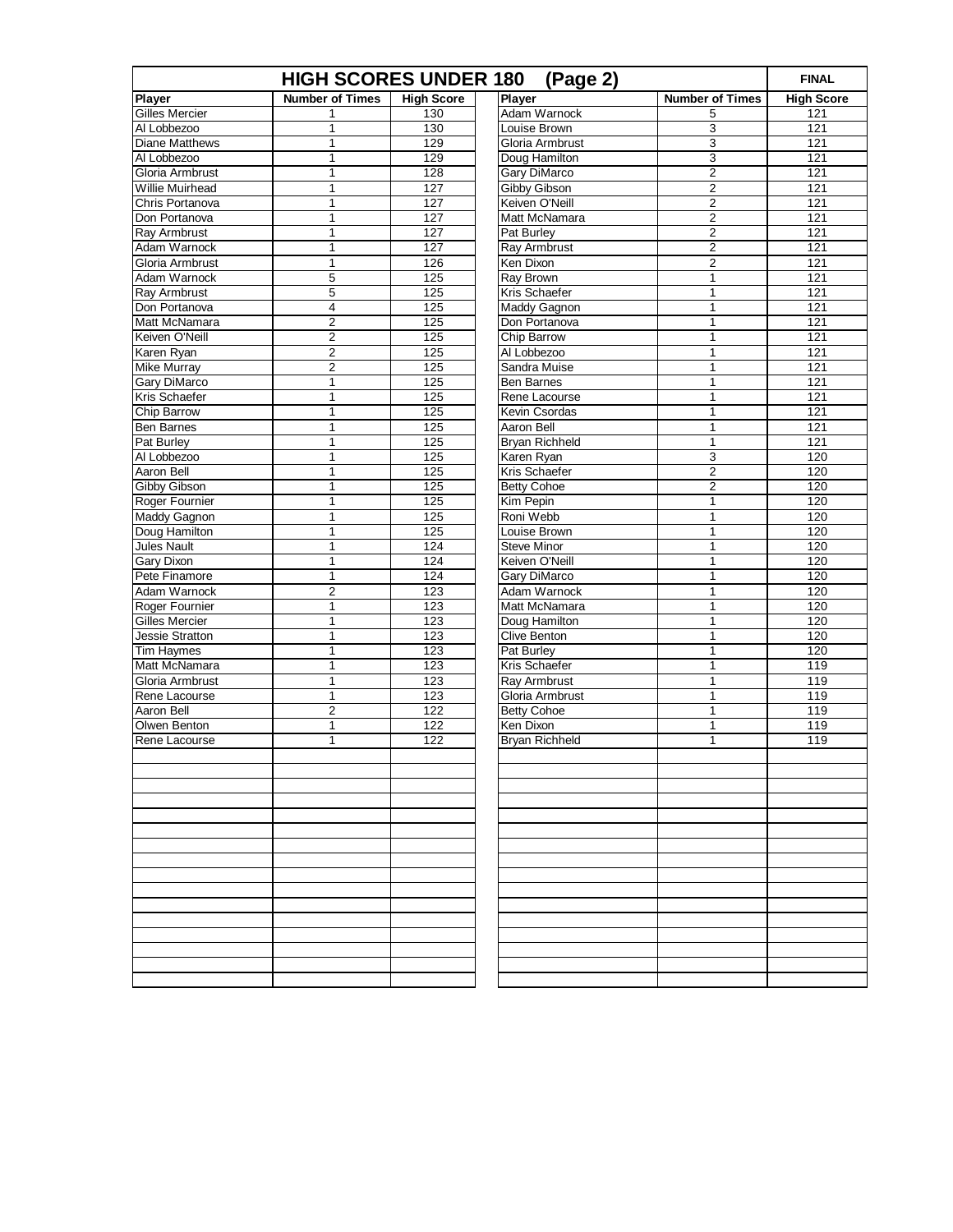| <b>HIGH SCORES UNDER 180</b><br>(Page 3) |                        |                   |                       |                        | <b>FINAL</b>      |
|------------------------------------------|------------------------|-------------------|-----------------------|------------------------|-------------------|
| Player                                   | <b>Number of Times</b> | <b>High Score</b> | Player                | <b>Number of Times</b> | <b>High Score</b> |
| Aaron Bell                               | 2                      | 118               | Adam Warnock          | 1                      | 109               |
| Karen Ryan                               | 1                      | $\overline{118}$  | Gloria Armbrust       | 1                      | 109               |
| Willie Muirhead                          | $\mathbf{1}$           | 118               | <b>Nancy Dostie</b>   | $\mathbf{1}$           | 109               |
| Gloria Armbrust                          | $\mathbf{1}$           | $\overline{118}$  | Olwen Benton          | 1                      | 109               |
| Al Lobbezoo                              | 1                      | $\overline{118}$  | <b>Rachel Riel</b>    | $\overline{2}$         | 108               |
| <b>Mike Murray</b>                       | $\mathbf{1}$           | 118               | <b>Diane Matthews</b> | 1                      | 108               |
| <b>Gilles Mercier</b>                    | 1                      | $\overline{118}$  | Matt McNamara         | 1                      | 108               |
| <b>Brenda MacFarlane</b>                 | $\mathbf{1}$           | 118               | Louise Brown          | 1                      | 108               |
| Kerri Dixon                              | $\mathbf{1}$           | $\overline{118}$  | Ken Dixon             | 1                      | 108               |
| Adam Warnock                             | 1                      | 117               | <b>Gary DiMarco</b>   | 1                      | 108               |
| Rachel Riel                              | $\mathbf{1}$           | 117               | Lucy Gauthier         | 1                      | 108               |
| Jessie Stratton                          | 1                      | 117               | Ray Brown             | 1                      | 108               |
| <b>Charlie Mason</b>                     | $\mathbf{1}$           | 117               | Roger Fournier        | 1                      | 108               |
| Keiven O'Neill                           | 3                      | 116               | Sandra Muise          | 1                      | 107               |
| Olwen Benton                             | $\overline{2}$         | 116               | Gloria Armbrust       | 1                      | 107               |
| Kris Schaefer                            | $\mathbf{1}$           | 116               | Mary Mason            | 1                      | 107               |
| Louise Brown                             | $\mathbf{1}$           | 116               | Aaron Bell            | 1                      | 107               |
| <b>Lucy Gauthier</b>                     | $\mathbf{1}$           | 116               | <b>Rachel Riel</b>    | 1                      | 107               |
| Chris Portanova                          | $\mathbf{1}$           | 116               | Marianne Taylor       | 1                      | 106               |
| Tim Haymes                               | 1                      | 116               | Keith Stratton        | 1                      | 106               |
| Elsie Bell                               | $\mathbf{1}$           | 116               | Kevin Csordas         | 1                      | 106               |
| Jessie Stratton                          | 1                      | 116               | Doug Hamilton         | 3                      | 105               |
| Rene Lacourse                            | $\mathbf{1}$           | 115               | Aaron Bell            | $\mathbf{1}$           | 105               |
| <b>Rachel Riel</b>                       | $\mathbf{1}$           | 115               | Roni Webb             | 1                      | 105               |
| <b>Clive Benton</b>                      | 1                      | 115               | Ray Armbrust          | 1                      | 105               |
| <b>Ben Barnes</b>                        | $\mathbf{1}$           | 115               | Mike Murray           | 1                      | 105               |
| Keith Stratton                           | $\mathbf{1}$           | 115               | <b>Steve Forget</b>   | 1                      | 105               |
| <b>Sue Matthews</b>                      | $\mathbf{1}$           | 115               | Ken Dixon             | 1                      | 104               |
| Tim Haymes                               | $\mathbf{1}$           | 115               | Pete Finamore         | 1                      | 104               |
| Pete Finamore                            | $\mathbf{1}$           | 115               | <b>Diane Matthews</b> | 1                      | 103               |
| <b>Willie Muirhead</b>                   | 3                      | 114               | Gilles Mercier        | 1                      | 103               |
| <b>Diane Matthews</b>                    | $\mathbf{1}$           | 114               | Lucy Gauthier         | 1                      | 103               |
| Natalie Fournier                         | $\mathbf{1}$           | 114               | Kevin Csordas         | $\mathbf{1}$           | 103               |
| <b>Rachel Riel</b>                       | $\mathbf{1}$           | 114               | <b>Elsie Bell</b>     | $\overline{2}$         | 102               |
| Chris Portanova                          | 1                      | 114               | <b>Nancy Dostie</b>   | 1                      | 102               |
| Gary Dixon                               | $\mathbf{1}$           | 114               | Roy Gray              | 1                      | 102               |
| <b>Jody Cowell</b>                       | $\mathbf{1}$           | $\overline{113}$  | Karen Ryan            | 1                      | 102               |
| Debbie Dixon                             | $\mathbf{1}$           | 113               | Gary DiMarco          | $\mathbf{1}$           | 102               |
| Jessie Stratton                          | $\mathbf{1}$           | $\overline{113}$  | Keiven O'Neill        | $\overline{2}$         | 101               |
| Pete Finamore                            | $\overline{2}$         | 112               | Natalie Fournier      | 1                      | 101               |
| Adam Warnock                             | $\mathbf 1$            | 112               | Doug Hamilton         | 1                      | 101               |
| Ray Brown                                | $\mathbf{1}$           | 112               | <b>Ray Armbrust</b>   | 1                      | 101               |
| Pat Burley                               | $\mathbf{1}$           | 112               | Gary Dixon            | 1                      | 101               |
| Tim Haymes                               | 1                      | 112               | Roy Gray              | 1                      | 101               |
| Roy Gray                                 | 1                      | 112               | Steve Forget          | 1                      | 101               |
| <b>Rachel Riel</b>                       | $\mathbf{1}$           | 112               | Keiven O'Neill        | 1                      | 101               |
| Ken Dixon                                | 1                      | 112               |                       |                        |                   |
| Olwen Benton                             | $\mathbf{1}$           | 111               |                       |                        |                   |
| Sue Matthews                             | $\mathbf{1}$           | $\frac{111}{11}$  |                       |                        |                   |
| Diane Matthews                           | $\mathbf{1}$           | 111               |                       |                        |                   |
| Jules Nault                              | $\mathbf{1}$           | 111               |                       |                        |                   |
| <b>Gary DiMarco</b>                      | $\mathbf 1$            | 110               |                       |                        |                   |
| Jules Nault                              | $\mathbf{1}$           | 110               |                       |                        |                   |
|                                          |                        |                   |                       |                        |                   |
|                                          |                        |                   |                       |                        |                   |
|                                          |                        |                   |                       |                        |                   |
|                                          |                        |                   |                       |                        |                   |
|                                          |                        |                   |                       |                        |                   |
|                                          |                        |                   |                       |                        |                   |